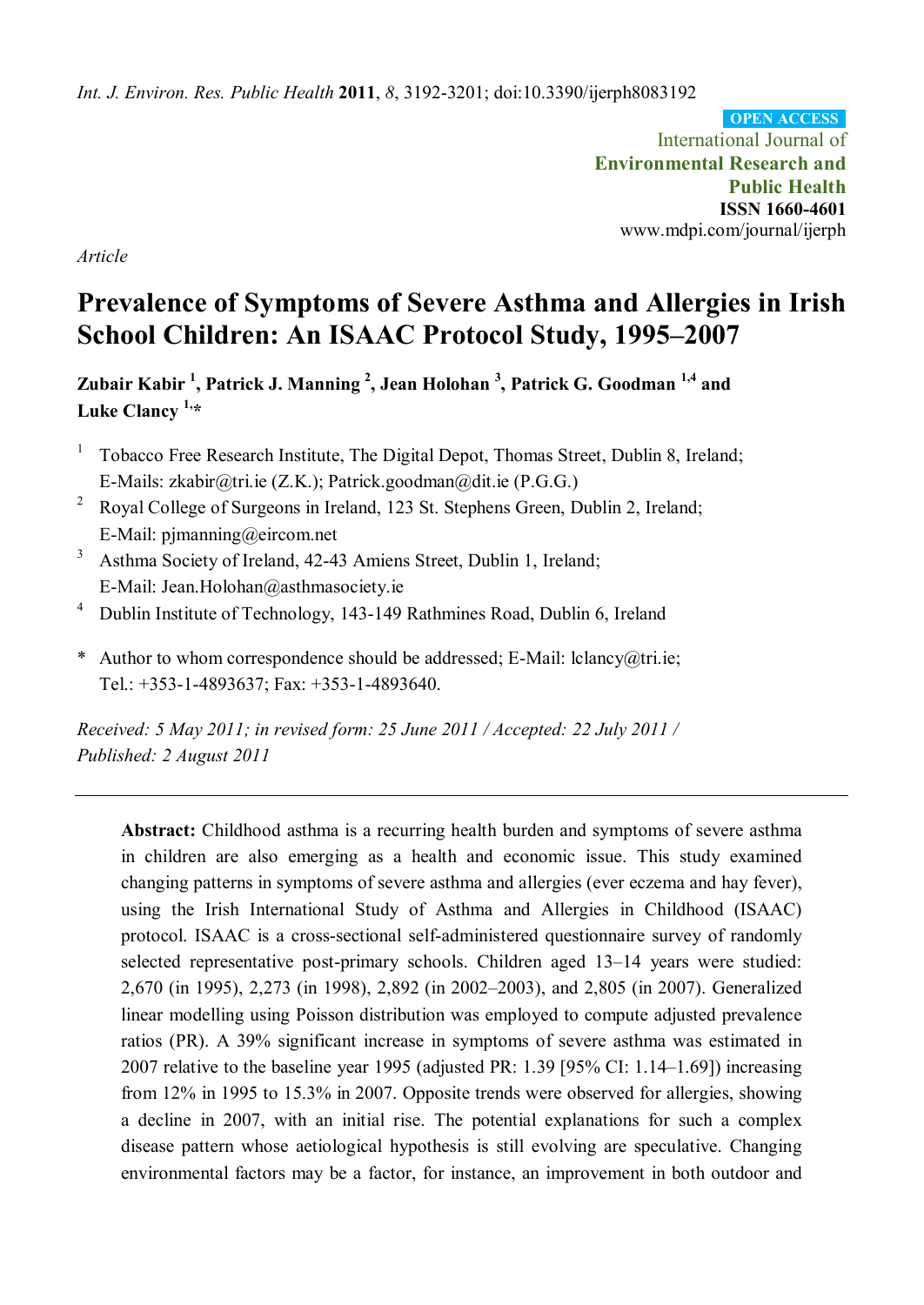indoor air quality further reinforcing the hygiene hypothesis but obesity as a disease modifier must also be considered.

**Keywords:** allergies; asthma; Ireland; ISAAC; symptoms; severe asthma

## **1. Introduction**

Asthma is one of the most common non-communicable diseases in children, and its prevalence varies worldwide [1]. The increase in asthma prevalence in developed countries seen at the end of last century has raised concern for the considerable burden of this disease on society as well as individuals. The International Study of Asthma and Allergies in Childhood (ISAAC), using a simple and inexpensive standardized methodology, has provided valuable data on the prevalence of the symptoms of childhood asthma and allergies for international comparison from countries with different socio-economic backgrounds.

Ireland has the fourth highest prevalence of asthma in the World [2]. Approximately 470,000 people have asthma in Ireland and 6,300 people have severe asthma [3]. The European Community Respiratory Health Survey (ECRHS) reported that Ireland has the highest prevalence of severe asthma attacks (6%) over the past 12 months among patients aged 20–44 years across Europe [4]. Asthma can be a persisting and recurring health problem, thus increasing the likelihood of health, social, and economic costs for these individuals, their families and also on the healthcare system. Ireland has the highest rate of asthma-related hospitalizations in Europe [4]. A recent ISAAC Phase Three study also suggested that the prevalence rates of symptoms of severe asthma can be used as surrogates of both disease burden and health care utilization patterns [5].

Furthermore, the prevalence of symptoms of severe asthma has been shown to correlate more strongly than that of current wheeze alone with national asthma hospitalization and mortality rates particularly in 13–14 year age-groups [6]. While the clinical significance of having only one wheezing episode in a year is questionable, the occurrence of frequent, sleep-disturbing or speech-limiting attacks is widely accepted as clinically important. The latter two symptoms, in particular, are highly specific for bronchial hyperresponsiveness to methacholine [7]. Severe or frequent symptoms are also less likely to go unnoticed by subjects who have no family history of asthma and come from deprived family backgrounds [8]. The ENFUMOSA (European Network for Understanding Mechanisms of Severe Asthma) study was the first comprehensive assessment of severe asthma across Europe to conclude that features of severe asthma are distinct from those described for mild-to-moderate disease [9].

Ireland has reported earlier of an increasing trend in 'ever' asthma and wheeze symptoms but it is unclear whether symptoms of severe asthma have changed significantly between the four Irish ISAAC waves (1995, 1998, 2002/2003, 2007). As an objective assessment we looked at changing patterns in the usage of any inhaler (not necessarily corticosteroids) across the four surveys. In addition, the changing patterns in prevalence rates of allergic symptoms (hay fever and eczema) in school-children aged 13–14 years across the four Irish ISAAC waves were determined.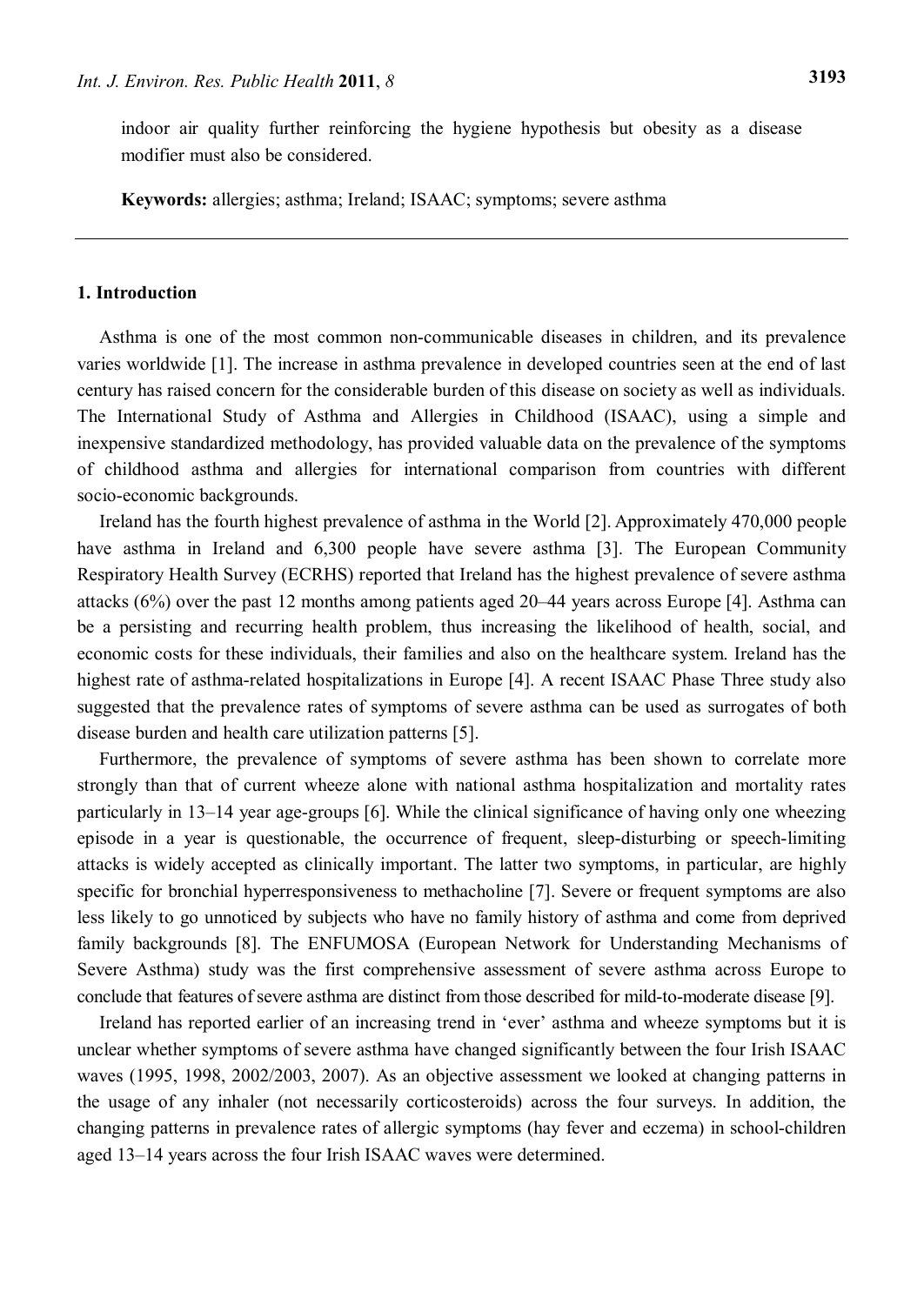# **2. Methods**

#### *2.1. Study Population*

The study population included school children in Ireland aged 13–14 years. Two previous identical waves were undertaken, the first in 1995 and the second in 1998 (both in Spring). Another two similar waves were undertaken, the third between October 2002 and May 2003, and the fourth was conducted in Spring 2007. The International Study on Asthma and Allergies in Children (ISAAC) study is specifically designed to examine for prevalence of asthma, rhinitis and eczema in children aged 13–14 years. Details on the Irish ISAAC study have been reported elsewhere [10,11].

#### *2.2. Sampling Design*

In the previous 3 surveys, the basic sampling frame consisted of 624 post primary schools, while for the 2007 survey 731 post-primary schools were used as the sampling frame. More importantly, the first two surveys had identical schools while the latter two surveys had two-third schools of the initial two surveys. A few new schools were included in the last two surveys as those schools initially recruited in the first two surveys were either closed or were not eager to participate in the succeeding surveys. Also, the pupil strength and the number of schools in recent years have grown, thereby, increasing the sampling frame for the last survey in particular.

In all the surveys special disability schools and schools with less than 40 pupils of this age group were excluded because of the impracticalities of administrating the surveys. A multi-stage stratified random sampling technique was employed to require at least 3,000 pupils in consistent with the ISAAC protocol. A random sample of schools was selected from the sampling frame, proportionally stratified by size of school, sex of pupils in school (male, female or mixed) and by administrative Health Areas. The stratification procedure ensured that the schools were fully representative of the population across the specified variables. From each school, classes with the greatest proportion of 13–14 year olds were selected with at least 40 pupils in each class.

The identical survey questionnaire, methods, age groups and schools  $(n = 30)$  of the 1995 survey were included in the second survey in the Spring of 1998. However, for the 2002/2003 survey, of the potential 36 schools to target a population of 3,080 pupils 4 schools chose not to participate, and therefore 10 new schools were included compared to 1995 and 1998 surveys. For the fourth survey in 2007, 39 schools were initially contacted but 35 schools finally participated in the 2007 survey.

#### *2.3. Study Instrument*

The questionnaires used in all the four waves were self administered under supervision by the researchers on each occasion. In this study, we estimated the prevalence of asthma symptoms based on the responses to the written questionnaire on (a) wheeze in the past 12 months (current wheeze) and (b) frequent or severe episodes of wheeze in the past 12 months (symptoms of severe asthma). Symptoms of severe asthma are defined as those with current wheeze who, according to the written questionnaire, in the past 12 months, have had  $>4$  attacks of wheeze, or  $>1$  night per week sleep disturbance from wheeze, or wheeze affecting speech. This definition is based on previous ISAAC analyses that showed a combination of these features of more severe wheezing episodes correlated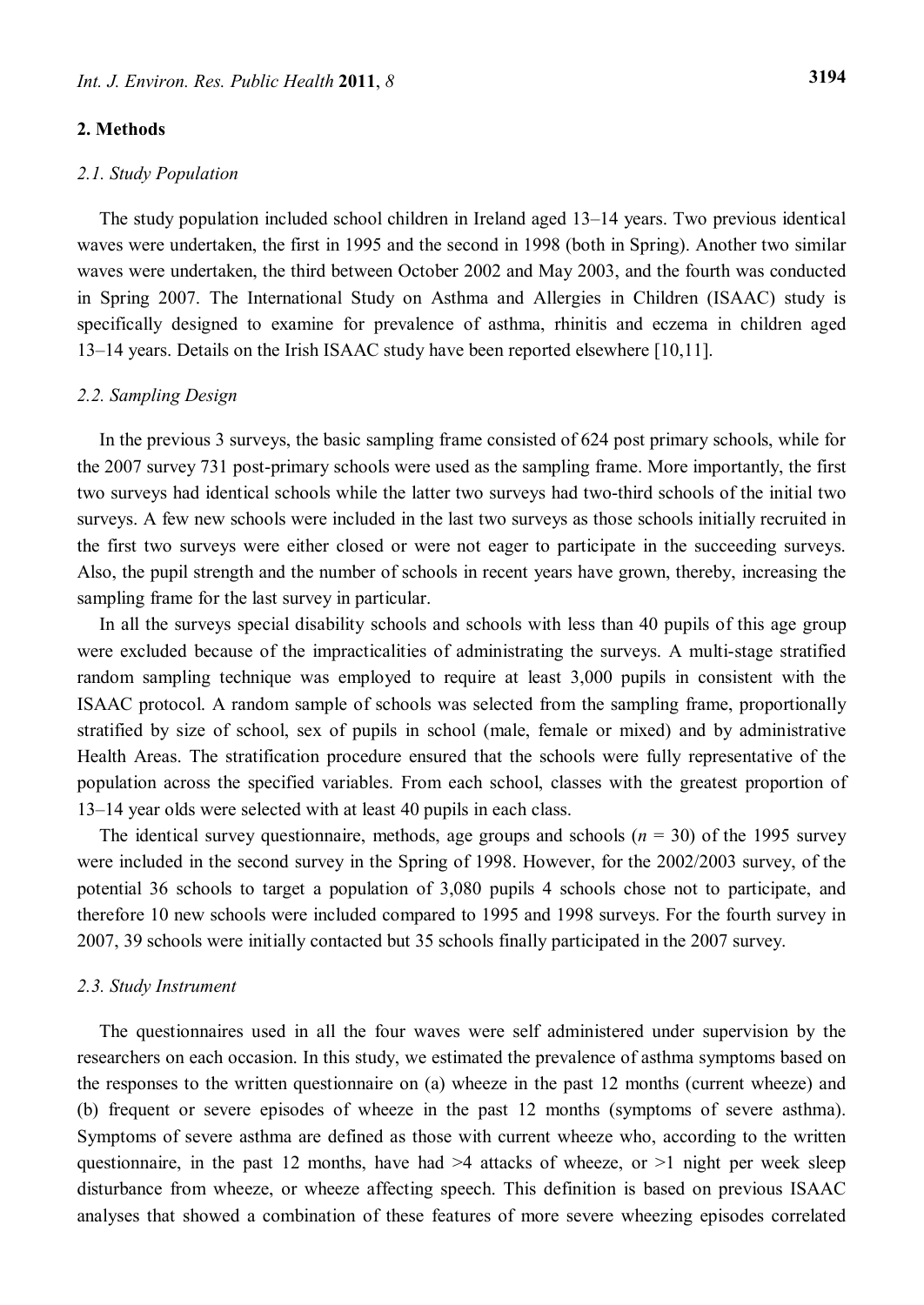more closely with asthma mortality and hospital admissions than current wheeze alone [5,6]. Allergies ('ever' eczema and 'ever' hay fever symptoms) were defined from the questions "have you ever had eczema/hay fever?"

## *2.4. Statistical Analyses*

Only those aged 13–14 years were included in the final analyses, and therefore the total number of respondents for each of the survey years is not identical to previous published Irish ISAAC studies [11]. A generalized linear model was employed using Proc Genmod of SAS software (version 9.1.1, Cary, NC, USA) for computing adjusted prevalence ratios (PR) for each of the survey years, using the first calendar year 1995 as the reference category. A Poisson distribution with a log link was found appropriate for estimating count data and the goodness-of-fit for models showed no over-dispersion. Prevalence ratios were computed instead of odds ratios as the main outcome of interest, namely, the symptoms of severe asthma was not a common occurrence in the study population  $(\sim 15\%$  in prevalence). The log regression coefficients thus computed were exponentiated to get the prevalence ratios. 95% confidence intervals (CI) were computed based on the standard error estimates.

In addition, interactions with calendar year were performed for potential covariates such as sex, smoking status of the study participants (current and secondhand smoke exposure), and school distribution for the health outcomes analysed. Also, interaction terms for calendar year and allergies were performed for the main outcome studied, namely, the symptoms for severe asthma. However, the final models did not include any of the above interaction terms analysed as each of the terms was found not significant statistically. Also, no results by sex distribution were shown as no effect modification was observed for any of the health outcomes analysed across the survey years. Nevertheless, adjusted prevalence ratios accounted for all the potential covariates available to the study, namely, sex, medication usage, clustering effect of schools, pet exposure, smoking status (both current and secondhand smoke exposure), and current wheeze and allergies for the main outcome of interest. Interesting to note that no effect modification of school distribution by calendar years was observed on the health outcomes analysed, thus favouring the representativeness of the schools recruited.

# *2.5. Ethics*

Ireland (both LC and PJM) was a partner of the international ISAAC survey committee. Irish ISAAC 1995 had ethical approval from Peamount Hospital Ethics Committee (Dublin), ISAAC 1998 and 2002 got ethical approval from the Federated Hospitals (St. James's and Tallaght Hospitals) Ethics Committee both in Dublin. The last ISAAC survey in 2007 got ethical approval from the Irish College of General Practitioners' Ethics Committee.

# **3. Results**

A total of 10, 647 participants were studied (Table 1). Table 1 also shows that symptoms of severe asthma increased significantly to 39% in 2007 (adjusted prevalence ratio: 1.39 [95% CI: 1.14–1.69]) relative to 1995 from 12% in 1995 to 15.3% in 2007.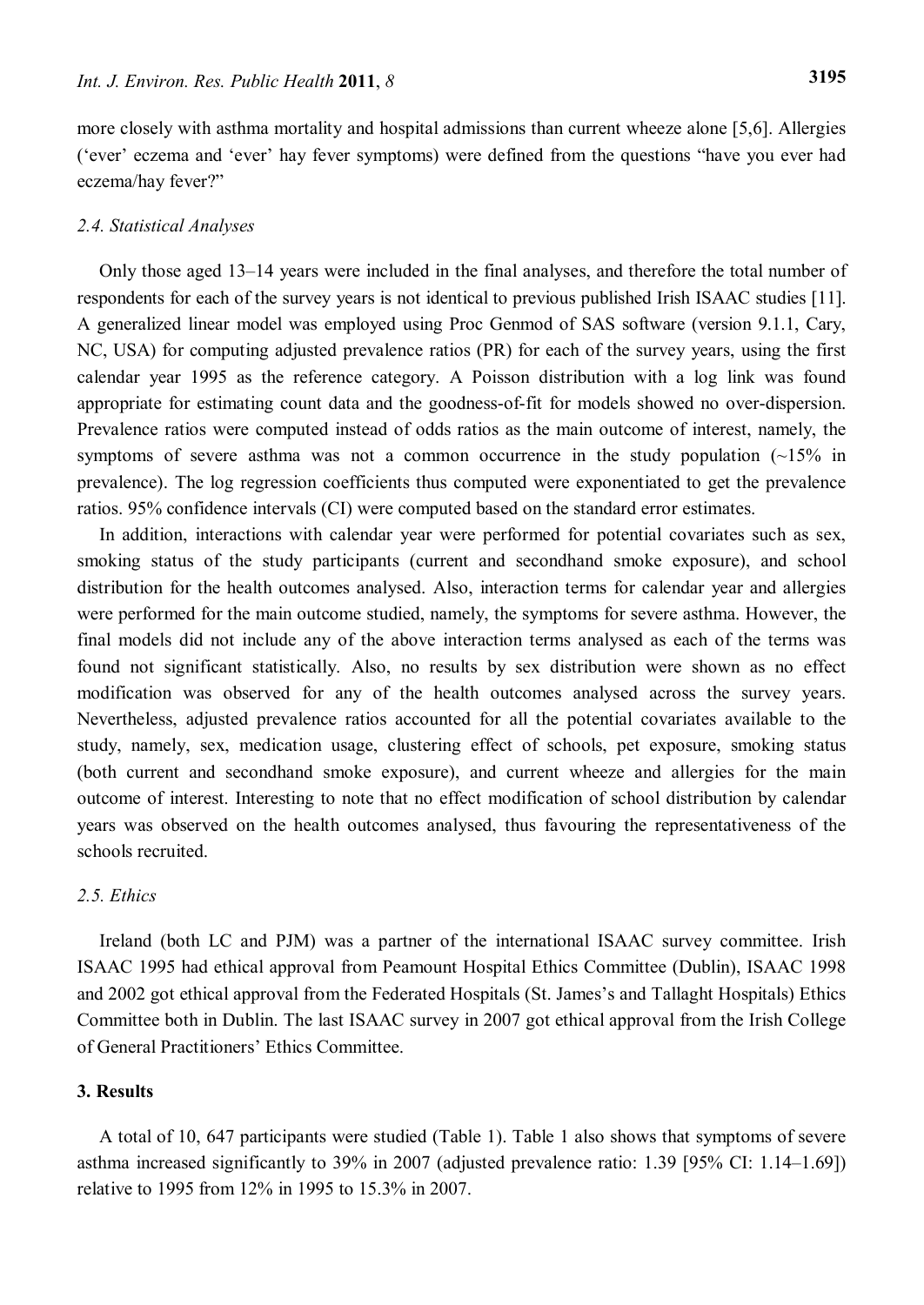|                    | *Symptoms of Severe Asthma | <b>Inhaler Usage</b>          |                        |                        |
|--------------------|----------------------------|-------------------------------|------------------------|------------------------|
| Year               |                            | <b>Prevalence Ratios (PR)</b> |                        |                        |
|                    | <b>Prevalence %</b>        | Unadjusted<br>[95% CI]        | Adjusted**<br>[95% CI] | Adjusted**<br>[95% CI] |
| 1995 $(n = 2,671)$ | 12.0                       | 1.00 (reference)              | $1.00$ (reference)     | 1.00 (reference)       |
| 1998 $(n = 2,273)$ | 11.4                       | $0.95(0.80-1.11)$             | $0.90(0.76 - 1.07)$    | $1.13(0.96-1.33)$      |
| 2002 $(n = 2,894)$ | 8.7                        | $0.72(0.61 - 0.85)^{a}$       | $0.76(0.62-0.92)^{a}$  | $1.00(0.84 - 1.19)$    |
| $2007 (n = 2,809)$ | 15.3                       | $1.27(1.10-1.47)^{a}$         | $1.39(1.14-1.69)^{a}$  | 1.31 $(1.11-1.56)^{a}$ |

**Table 1.** Adjusted Prevalence Ratios (PR) of symptoms of severe asthma and inhaler usage among Irish school children aged 13–14 years, 1995–2007 (*n* = 10,647).

\* Respondents with current wheeze who had 4 or more attacks of wheeze in the last year or had 1 or more nights per week sleep disturbance from wheeze in the last year or had wheeze affecting speech in the last year. \*\* Adjusted simultaneously for sex; medications; pet exposure; current active smoking status alone; secondhand smoke exposure alone; allergies (hay and eczema symptoms ever) [not for inhaler usage]; clustering effect within schools; wheeze alone [not for inhaler usage].

<sup>a</sup> Statistically significant.

As an objective assessment, any inhaler usage for the same periods have also increased significantly of a similar magnitude and direction, with an estimated increase of 31% in 2007 (adjusted PR: 1.31 [95%CI: 1.11–1.56]). However, the observed significant decline in symptoms of severe asthma in 2002 survey year corresponded well in magnitude and direction to any inhaler usage for the same calendar year but the decline was not significant statistically (adjusted PR: 1.00 [95% CI: 0.84–1.19] *vs.* 0.76 [95% CI: 0.62–0.92]) for inhaler usage and symptoms of severe asthma, respectively.

Table 2 shows that symptoms of ever eczema peaked significantly to 40% in 2002 (adjusted prevalence ratio: 1.40 [95% CI: 1.16–1.69]) relative to 1995 from 9.4% in 1995 to 14.4% in 2002 but showed a marginal decline to 13.2% in 2007 (adjusted prevalence ratio: 1.31 [95% CI: 1.11–1.56]).

|                      | <b>Symptoms of Ever Eczema</b> |                               |                        |  |
|----------------------|--------------------------------|-------------------------------|------------------------|--|
| Year                 | <b>Prevalence</b>              | <b>Prevalence Ratios (PR)</b> |                        |  |
|                      | $\frac{6}{9}$                  | Unadjusted<br>$[95%$ CI]      | Adjusted**<br>[95% CI] |  |
|                      |                                |                               |                        |  |
| 1995 (n = 2,671)     | 9.4                            | 1.00 (reference)              | 1.00 (reference)       |  |
| 1998 ( $n = 2,273$ ) | 10.4                           | $1.11(0.93 - 1.33)$           | $1.06(0.89-1.27)$      |  |
| 2002 $(n = 2,894)$   | 14.4                           | $1.54$ $(1.32-1.80)^{a}$      | 1.40 $(1.16-1.69)^{a}$ |  |
| $2007 (n = 2,809)$   | 13.2                           | 1.41 $(1.20-1.65)^{a}$        | 1.31 $(1.07-1.59)^{a}$ |  |

**Table 2.** Unadjusted and adjusted Prevalence Ratios (PR) of symptoms of ever eczema among Irish school children aged 13–14 years, 1995–2007 (*n* = 10,647).

\*\* Adjusted simultaneously for sex; medications; pet exposure; current active smoking status alone; secondhand smoke exposure alone; hay fever symptoms ever; clustering effect within schools; wheeze past 12months; symptoms of severe asthma.

<sup>a</sup> Statistically significant.

Table 3 shows that symptoms of hay fever peaked significantly to 29% in 2002 (adjusted prevalence ratio: 1.29 [95% CI: 1.15–1.45]) relative to 1995 from 25% in 1995 to 31.3% in 2002 but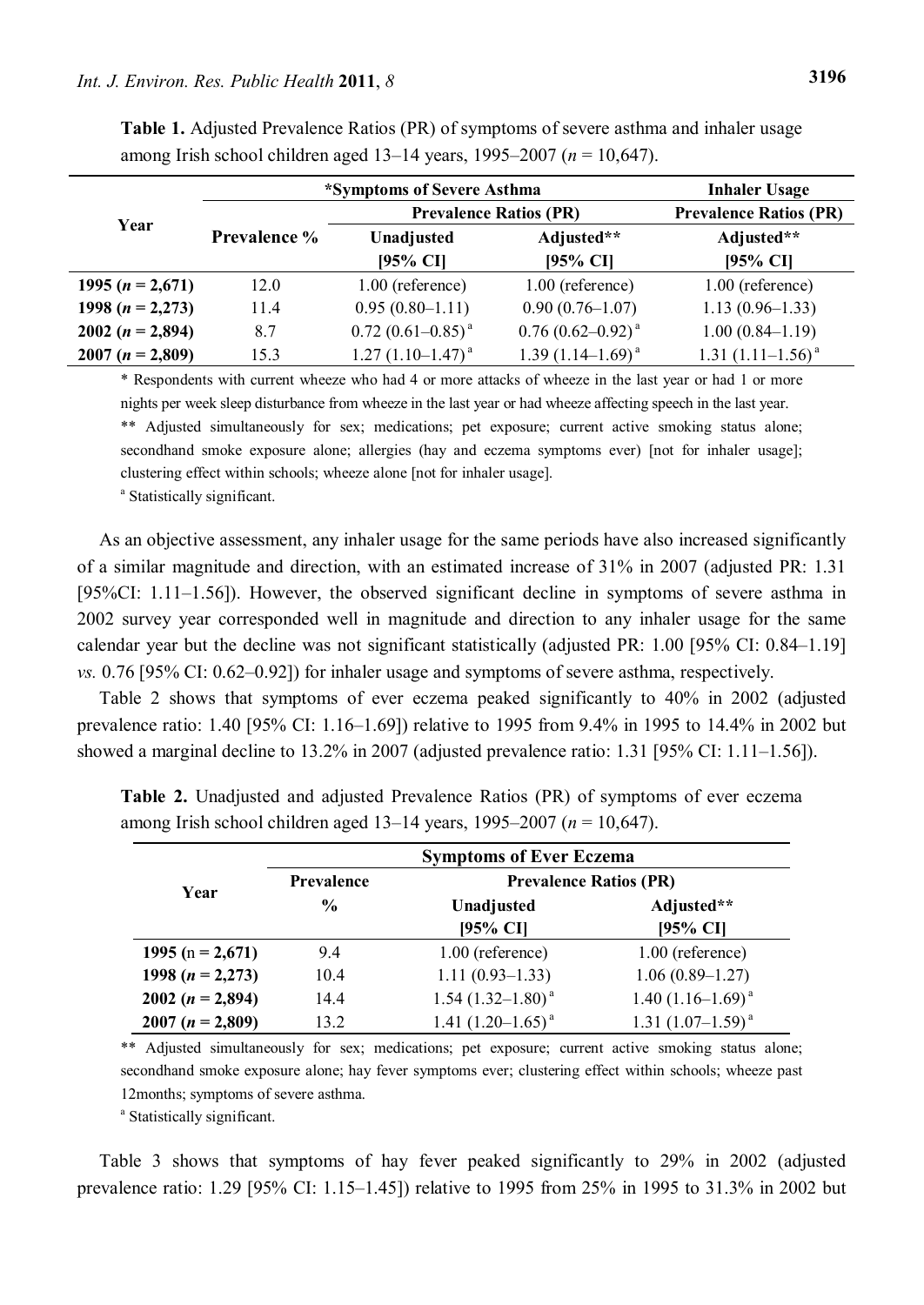showed a larger statistically non-significant decline almost similar in magnitude to the baseline year of 1995 in 2007, namely, 25.2% (adjusted prevalence ratio: 1.05 [95% CI: 0.93–1.20]).

|                      | <b>Symptoms of Ever Hay Fever</b> |                               |                        |  |
|----------------------|-----------------------------------|-------------------------------|------------------------|--|
| Year                 | Prevalence                        | <b>Prevalence Ratios (PR)</b> |                        |  |
|                      | $\frac{6}{9}$                     | Unadjusted                    | Adjusted**             |  |
|                      |                                   | $[95%$ CI]                    | $[95%$ CI]             |  |
| 1995 $(n = 2,671)$   | 25.0                              | 1.00 (reference)              | 1.00 (reference)       |  |
| 1998 ( $n = 2,273$ ) | 28.7                              | $1.15(1.03-1.28)^{a}$         | 1.13 $(1.01-1.26)^a$   |  |
| 2002 $(n = 2,894)$   | 31.3                              | $1.25(1.13-1.38)^{a}$         | 1.29 $(1.15-1.45)^{a}$ |  |
| $2007 (n = 2,809)$   | 25.2                              | $1.01(0.91-1.12)$             | $1.05(0.93 - 1.20)$    |  |

**Table 3.** Unadjusted and adjusted Prevalence Ratios (PR) of symptoms of ever hay fever among Irish school children aged 13–14 years, 1995–2007 (*n* = 10,647).

\*\* Adjusted simultaneously for sex; medications; pet exposure; current active smoking status alone; secondhand smoke exposure alone; eczema symptoms ever; clustering effect within schools; wheeze past 12 months; symptoms of severe asthma.

<sup>a</sup> Statistically significant.

#### **4. Discussion**

This study highlights that childhood asthma, especially symptoms of severe asthma, in Ireland is still a public health issue when we estimated a significant increase in prevalence of symptoms of severe asthma in 2007 relative to the baseline year 1995 (an estimated increase of 39%). Further, the estimates are similar to the estimates for any inhaler usage for the corresponding years in both magnitude and direction, thus reinforcing the observed increase in the symptoms of severe asthma through a rather crude objective indicator, namely, any inhaler usage. However, a decline was also observed in between the successive years and the estimated decline was significant statistically only for the calendar year 2002. In contrast, opposite trends were observed for allergies. A significant fall in allergies, especially symptoms of ever hay fever was determined in 2007 almost corresponding to the baseline year prevalence. On the contrary, symptoms of ever eczema continued to rise with a deceleration in the most recent year. Such observations are complex and need further explorations in well-defined longitudinal studies. Nonetheless, the observed increase in symptoms of severe asthma can be either attributed to changing environmental factors or to better recognition and diagnosis of asthma in clinical practice or both.

While much of asthma has a genetic basis, the increasing rise in asthma rates is unlikely to be explained by genetic factors alone and may reflect other issues such as changing but unexplained environment factors [1,5], and also due to an increased awareness of the condition particularly in milder disease [12]. One of the striking environmental changes that occurred in Ireland during these study periods from 1995 onwards is the dramatic improvement in urban air quality [13]. Studies have shown consistently that the introduction of banning bituminous coal initially in Dublin and then gradually expanding all across Ireland had an improvement in health outcomes in the general Irish population [14,15]. The next significant legislation was the introduction of the comprehensive workplace smoke-free policy in Ireland in March 2004. Evidence in Ireland also suggests that the comprehensive workplace smoke-free legislation improved health outcomes both in children and in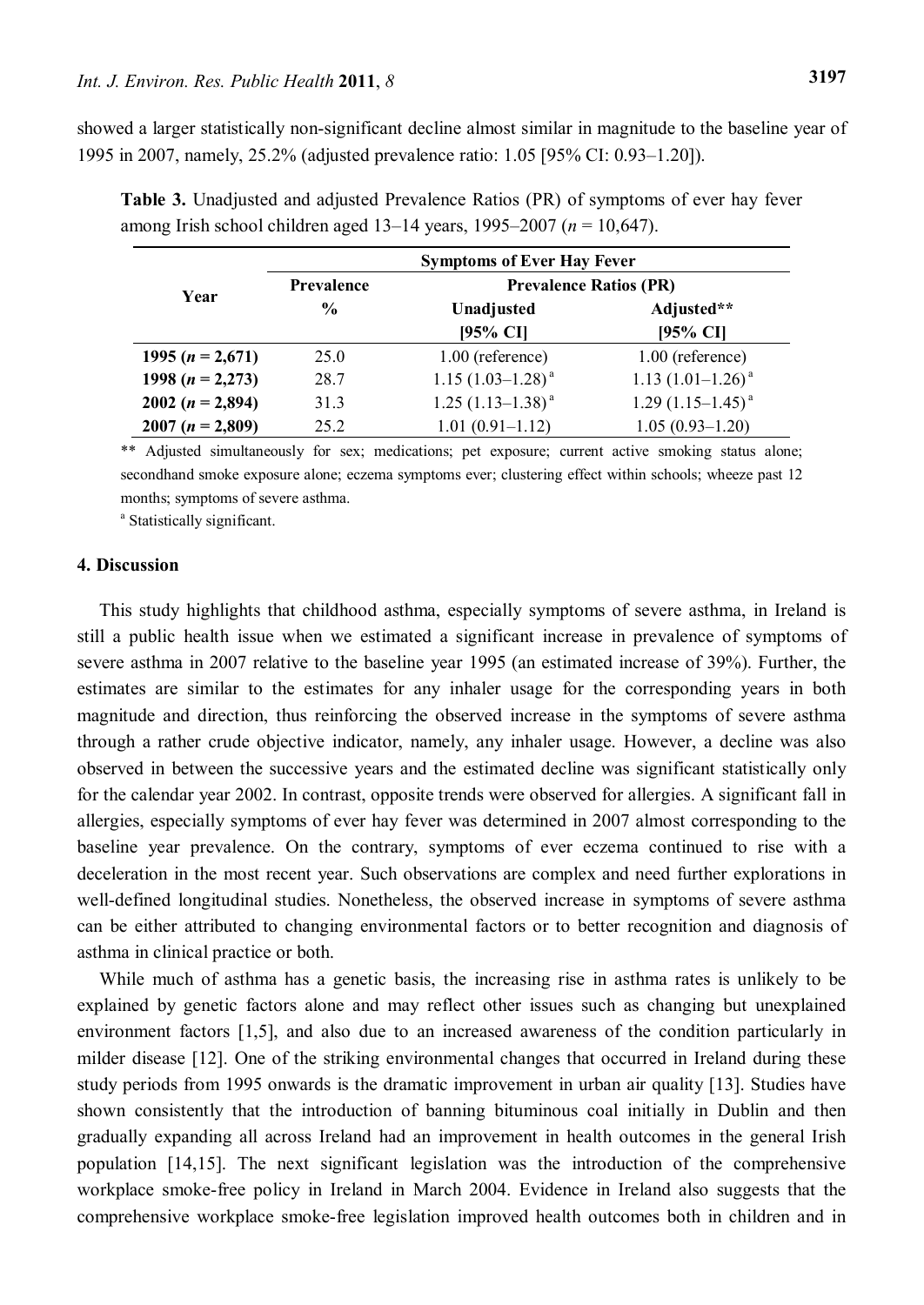adults [10,16]. A recent study reported a significant decline in current smoking status of Irish children aged 13–14 years between 1995 and 2007 [10]. The same study also concluded that no significant changes occurred to childhood secondhand exposure levels inside homes, using the Irish ISAAC protocol [10]. Recent evidence in Scotland, however, convincingly demonstrated that comprehensive smoke-free legislation did contribute to an 18.2% yearly decline in childhood asthma hospitalization rates [17].

Other environmental lifestyle factors possibly contributing to the observed increase in symptoms of severe asthma may be the increasing upward trend in childhood obesity [18]. A recent 13-year follow-up study showed a significant relationship between adult onset of asthma incidence and obesity [19]. On the physiological level, adipose tissue might be actively involved in inflammatory processes and there might be a causal link between obesity and chronic inflammatory airway disease [20]. A recent review [21] found a fairly consistent association between weight loss and improved asthma, which is an important epidemiological criterion of causality. A recent meta-analysis also showed a 50% increased risk of asthma in overweight/obese individuals, with a dose-response effect [22]. We also reported that obese adults in Ireland are one and half-times more likely to report physician-diagnosed asthma after adjusting for potential covariates, including smoking status [23]. Unfortunately, the Irish ISAAC survey has no information on obesity. 24% of Irish adults >18 years of age are reported to be obese in a recent nationwide survey [24].

There is epidemiological evidence suggesting that sub-optimal asthma management is a global phenomenon [25], and European nations are also included [26]. The launch and the wide dissemination of the Irish evidence-based Asthma Management Guidelines might have contributed to changes in perception [27]. The guidelines support the early use of inhaled anti-inflammatory corticosteroids, an effective anti-inflammatory asthma therapy in children. Furthermore, there may be less awareness of wheeze being a symptom of asthma, even in those with frequent wheezing [28]. Children with undiagnosed frequent symptoms are also more likely to receive inadequate care for their asthma and may fall into a vicious downward spiral of asthma control [28]. But not all of the paradoxical increase in asthma prevalence could be explained by such a phenomenon, especially the apparent reversal in trend in the symptoms of severe asthma in the most recent survey in 2007.

## **5. Strengths and Limitations of the Study**

The main strength of the study is a large cross-sectional survey design employing a uniform internationally validated ISAAC methodology. Identical schools for the first two surveys and recruiting two-thirds of the schools initially sampled for the latter two surveys also addresses the issue of selection bias coupled with a proportional random stratified sampling technique adopted for all the four waves. During analyses, the generalized linear modelling accounted for linearity using a non-linear log link for Poisson distribution and the adjustments for potential covariates influencing any underlying temporal patterns together could have addressed salient weaknesses encountered in the design phase. Nonetheless, cross-sectional study designs have inherent methodological limitations, for instance no causal association. Self-reported paediatric health outcomes may be either over or under reported. Detailed information on socio-economic status or on other unmeasured/unidentified confounders such as parental allergies was not available to all the four Irish ISAAC surveys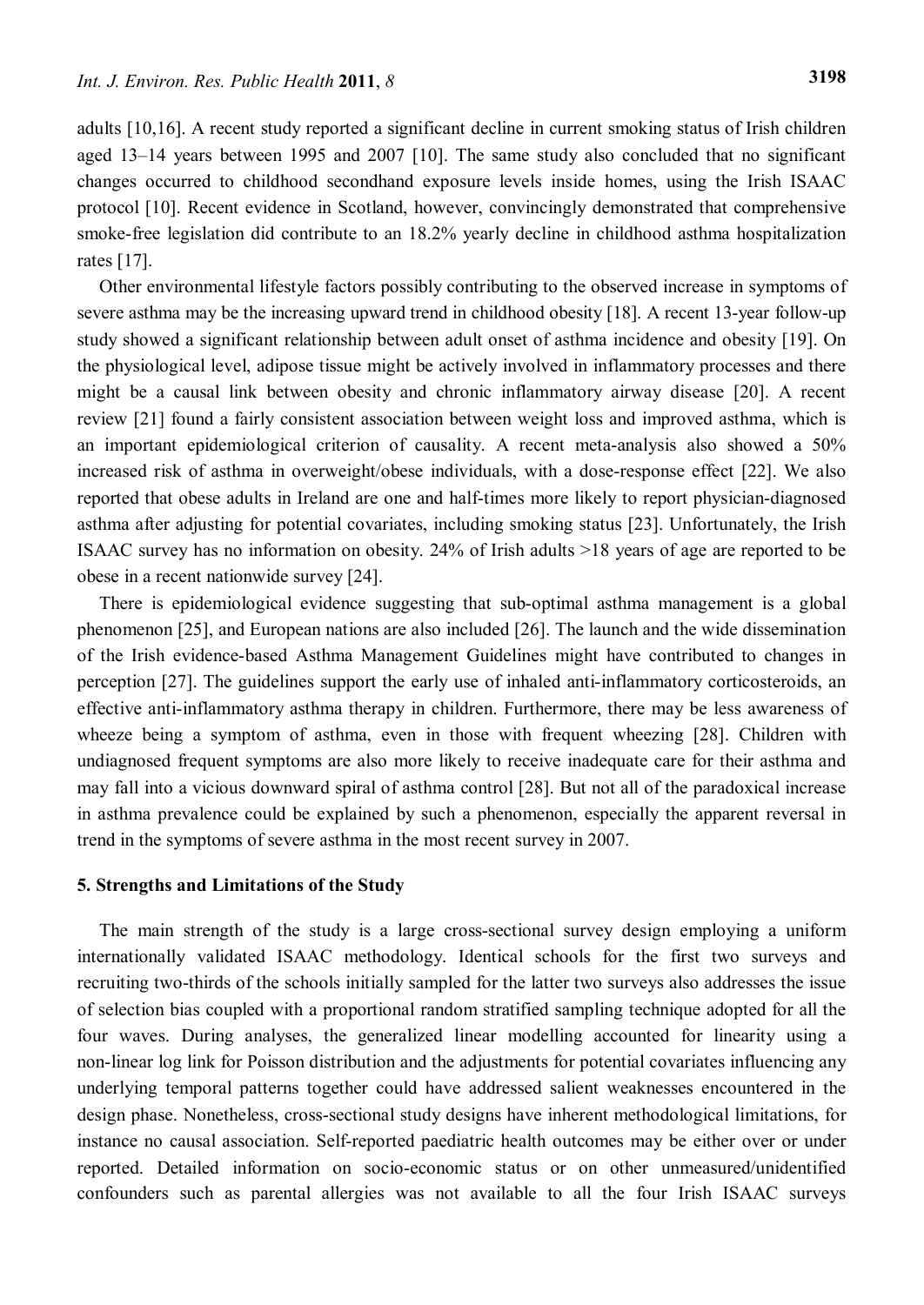introducing residual confounding. However, adjustments for clustering effect within schools and the lack of effect modification of schools by calendar years on the health outcomes studied further reinforce minimal or no selection bias in terms of socio-economic status.

# **6. Conclusions**

In conclusion, this study indicates that symptoms of severe asthma are emerging as both a clinical and a public health problem in Ireland, thus increasing the likelihood of health, social, and economic costs for these children, their families and also on the national healthcare system. Although the observed patterns are complex and merit further explorations through well-designed longitudinal studies, speculations around some potential environmental changes, for instance, a cleaner air may provide additional clues to the hygiene hypothesis. The current improved status of an outdoor and indoor air quality did contribute to a cleaner environment for Irish children but that may be offset by the rising childhood obesity epidemic with long-term childhood health consequences. In short, the aetiological hypothesis of childhood asthma and more recently the symptoms of severe asthma are continually evolving that merits attention.

## **Acknowledgements**

The authors would like to acknowledge the following groups: the Board of Asthma Society of Ireland; the pupils, parents, teachers and principals of the schools involved in the study; and the Respiratory Nurses Association of Ireland (ANAIL; Dublin, Ireland) who assisted in administering the questionnaires. Zubair Kabir has a Career Development Award from the Health Research Board of Ireland. Royal City of Dublin Hospital Trust, the Asthma Society of Ireland and the Health Research Board of Ireland in part for financial support.

## **References**

- 1. Asher, M.I.; Montefort, S.; [Björkstén, B.](http://www.ncbi.nlm.nih.gov.ezp-prod1.hul.harvard.edu/pubmed?term=%22Bj%C3%B6rkst%C3%A9n%20B%22%5BAuthor%5D); Lai, C.K.; Strachan, D.P.; Weiland, S.K.; Williams, H. ISAAC Phase Three Study. Worldwide time trends in the prevalence of symptoms of asthma, allergic rhino conjunctivitis, and eczema in childhood. ISAAC Phases One and Three repeat muliticountry cross-sectional surveys. *Lancet* **2006**, *368*, 733-743.
- 2. Asthma in Ireland. The Asthma Society of Ireland: Dublin, Ireland; Available online: http://asthmasociety.ie/asthma-information/asthma-in-ireland (accessed on 23 June 2011).
- 3. Severe Asthma in Ireland and Europe: A patient's perspective (2007). Severe Asthma Advisory Group: Dublin, Ireland, 2007; Available online: http://194.149.76.76/asthma2010/images/ uploads/file/publications/Severe-Asthma-Report.pdf (accessed on 23 June 2011).
- 4. European Federation of Allergy and Airways Diseases Patients Associations. Fighting for Breath-A European patient perspective on severe asthma. European Federation of Allergy and Airways Diseases Patients Associations (EFA): Brussels, Belgium, 2007; Available online: http://www.efanet.org/enews/documents/Fighting\_For\_Breath1.pdf (accessed on 23 June 2011).
- 5. Lai, C.K.; Beasley, R.; Crane, J.; Foliaki, S.; Shah, J.; Weiland, S. [International Study of Asthma](http://www.ncbi.nlm.nih.gov.ezp-prod1.hul.harvard.edu/sites/entrez?Db=pubmed&Cmd=Search&Term=%22International%20Study%20of%20Asthma%20and%20Allergies%20in%20Childhood%20Phase%20Three%20Study%20Group%22%5BCorporate%20Author%5D&itool=EntrezSystem2.PEntrez.Pubmed.Pubmed_ResultsPanel.Pubmed_DiscoveryPanel.Pubmed_RVAbstractPlus)  [and Allergies in Childhood Phase Three Study Group.](http://www.ncbi.nlm.nih.gov.ezp-prod1.hul.harvard.edu/sites/entrez?Db=pubmed&Cmd=Search&Term=%22International%20Study%20of%20Asthma%20and%20Allergies%20in%20Childhood%20Phase%20Three%20Study%20Group%22%5BCorporate%20Author%5D&itool=EntrezSystem2.PEntrez.Pubmed.Pubmed_ResultsPanel.Pubmed_DiscoveryPanel.Pubmed_RVAbstractPlus) Global variation in the prevalence and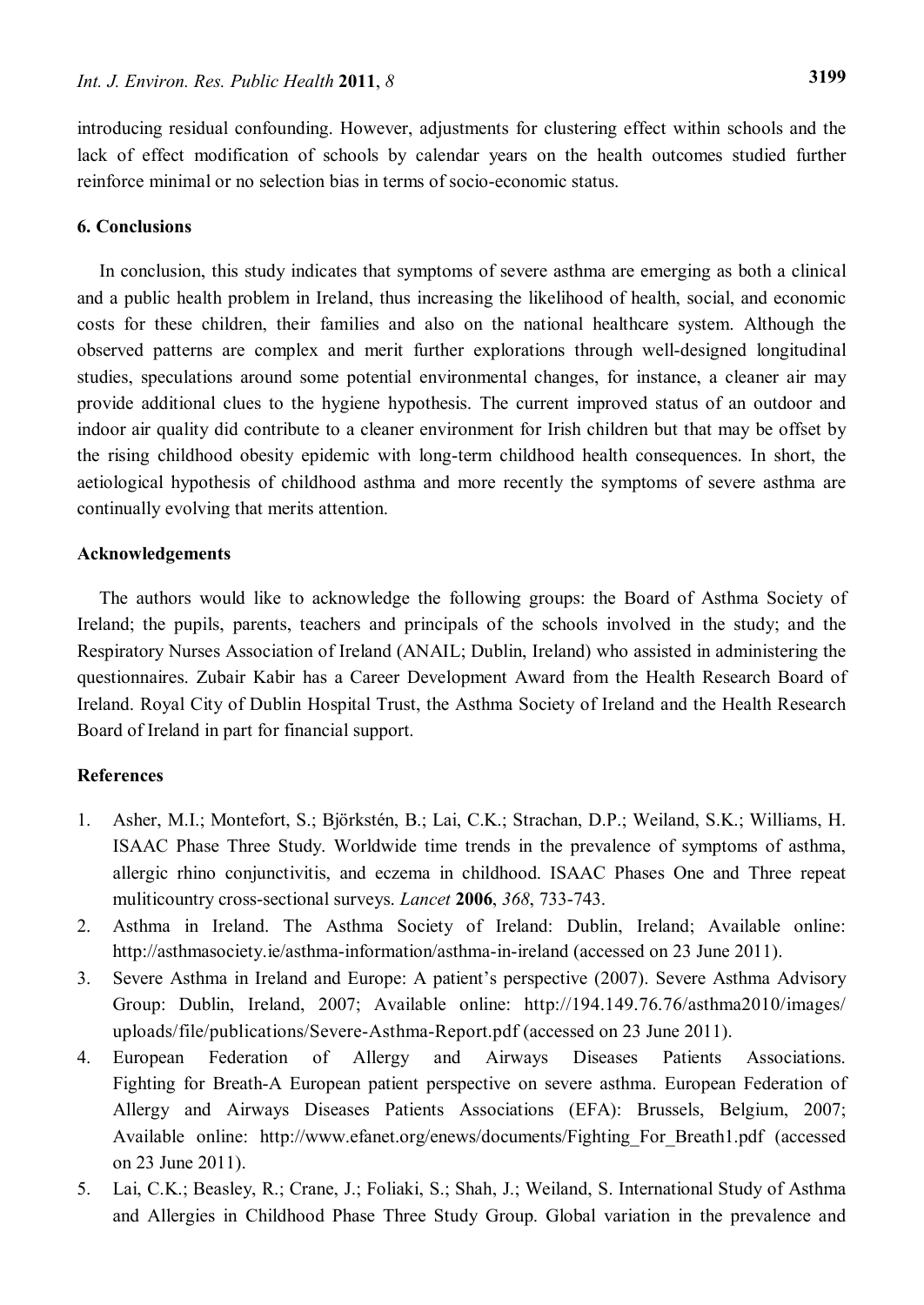severity of asthma symptoms: Phase three of the International Study of Asthma and Allergies in Childhood (ISAAC). *[Thorax](javascript:AL_get(this,%20)* **2009**, *64*, 476-483.

- 6. [Anderson,](http://www.ncbi.nlm.nih.gov.ezp-prod1.hul.harvard.edu/sites/entrez?Db=pubmed&Cmd=Search&Term=%22Anderson%20HR%22%5BAuthor%5D&itool=EntrezSystem2.PEntrez.Pubmed.Pubmed_ResultsPanel.Pubmed_DiscoveryPanel.Pubmed_RVAbstractPlus) H.R.; [Gupta,](http://www.ncbi.nlm.nih.gov.ezp-prod1.hul.harvard.edu/sites/entrez?Db=pubmed&Cmd=Search&Term=%22Gupta%20R%22%5BAuthor%5D&itool=EntrezSystem2.PEntrez.Pubmed.Pubmed_ResultsPanel.Pubmed_DiscoveryPanel.Pubmed_RVAbstractPlus) R.; [Kapetanakis,](http://www.ncbi.nlm.nih.gov.ezp-prod1.hul.harvard.edu/sites/entrez?Db=pubmed&Cmd=Search&Term=%22Kapetanakis%20V%22%5BAuthor%5D&itool=EntrezSystem2.PEntrez.Pubmed.Pubmed_ResultsPanel.Pubmed_DiscoveryPanel.Pubmed_RVAbstractPlus) V.; Asher, M.I.; Clayton, T.; Robertson, C.F.; Strachan, D.P. ISAAC Steering Committee. International correlations between indicators of prevalence, hospital admissions and mortality for asthma in children. *Int. J. [Epidemiol](javascript:AL_get(this,%20)*. **2008**, *37*, 573-582.
- 7. Lai, C.K.; Chan, J.K.; Chan, A.; Wong, G.; Ho, A.; Choy, D.; Lau, J.; Leung, R. [Comparison of](http://www.ncbi.nlm.nih.gov.ezp-prod1.hul.harvard.edu/pubmed/9179428?ordinalpos=10&itool=EntrezSystem2.PEntrez.Pubmed.Pubmed_ResultsPanel.Pubmed_DefaultReportPanel.Pubmed_RVDocSum)  [the ISAAC video questionnaire \(AVQ3.0\) with the ISAAC written questionnaire for estimating](http://www.ncbi.nlm.nih.gov.ezp-prod1.hul.harvard.edu/pubmed/9179428?ordinalpos=10&itool=EntrezSystem2.PEntrez.Pubmed.Pubmed_ResultsPanel.Pubmed_DefaultReportPanel.Pubmed_RVDocSum)  [asthma associated with bronchial hyperreactivity.](http://www.ncbi.nlm.nih.gov.ezp-prod1.hul.harvard.edu/pubmed/9179428?ordinalpos=10&itool=EntrezSystem2.PEntrez.Pubmed.Pubmed_ResultsPanel.Pubmed_DefaultReportPanel.Pubmed_RVDocSum) *Clin. Exp. Allergy* **1997**, *27*, 540-545.
- 8. Michel, G.; Silverman, M.; Strippoli, M.P.; Zwahlen, M.; Brooke, A.M.; Grigg, J.; Kuehni, C.E. [Parental understanding of wheeze and its impact on asthma prevalence estimates.](http://www.ncbi.nlm.nih.gov.ezp-prod1.hul.harvard.edu/pubmed/16870670?ordinalpos=2&itool=EntrezSystem2.PEntrez.Pubmed.Pubmed_ResultsPanel.Pubmed_DefaultReportPanel.Pubmed_RVDocSum) *Eur. Respir. J.* **2006**, *28*, 1124-1130.
- 9. The ENFUMOSA Study Group. [The ENFUMOSA cross-sectional European multicentre study of](http://www.ncbi.nlm.nih.gov.ezp-prod1.hul.harvard.edu/pubmed/14516137?ordinalpos=3&itool=EntrezSystem2.PEntrez.Pubmed.Pubmed_ResultsPanel.Pubmed_DefaultReportPanel.Pubmed_RVDocSum)  [the clinical phenotype of chronic severe asthma. European Network for Understanding](http://www.ncbi.nlm.nih.gov.ezp-prod1.hul.harvard.edu/pubmed/14516137?ordinalpos=3&itool=EntrezSystem2.PEntrez.Pubmed.Pubmed_ResultsPanel.Pubmed_DefaultReportPanel.Pubmed_RVDocSum)  [Mechanisms of Severe Asthma.](http://www.ncbi.nlm.nih.gov.ezp-prod1.hul.harvard.edu/pubmed/14516137?ordinalpos=3&itool=EntrezSystem2.PEntrez.Pubmed.Pubmed_ResultsPanel.Pubmed_DefaultReportPanel.Pubmed_RVDocSum) *Eur. Respir. J.* **2003**, *22*, 470-477.
- 10. Kabir, Z.; Manning, P.J.; Holohan, J.; Goodman, P.G.; Clancy, L. Active smoking and second-hand-smoke exposure at home among Irish children, 1995–2007. *Arch. Dis. Child.* **2010**, *95*, 42-45.
- 11. Manning, P.J.; Goodman, P.; O'Sullivan, A.; Clancy, L. [Rising prevalence of asthma but](http://www.ncbi.nlm.nih.gov.ezp-prod1.hul.harvard.edu/pubmed/18277728?ordinalpos=2&itool=EntrezSystem2.PEntrez.Pubmed.Pubmed_ResultsPanel.Pubmed_DefaultReportPanel.Pubmed_RVDocSum)  [declining wheeze in teenagers \(1995–2003\): ISAAC protocol.](http://www.ncbi.nlm.nih.gov.ezp-prod1.hul.harvard.edu/pubmed/18277728?ordinalpos=2&itool=EntrezSystem2.PEntrez.Pubmed.Pubmed_ResultsPanel.Pubmed_DefaultReportPanel.Pubmed_RVDocSum) *Ir. Med. J.* **2007**, *100*, 614-615.
- 12. Soriano, J.B.; Kiri, V.A.; Maier, W.C.; Strachan, D. Increasing prevalence of asthma in UK primary care during the 1990s. *Int. J. Tuberc*. *Lung D.* **2003**, *7*, 415-421.
- 13. Goodman, P.G.; Rich, D.Q.; Zeka, A.; Clancy, L.; Dockery, D.W. Effect of air pollution controls on Black Smoke and Sulfur Dioxide concentrations across Ireland. *J. Air Waste Manage.* **2009**, *59*, 207-213.
- 14. Clancy, L.; Goodman, P.; Sinclair, H.; Dockery, D.W. Effect of air-pollution control on death rates in Dublin, Ireland: An intervention study. *Lancet* **2002**, *360*, 1210–1214.
- 15. Kabir, Z.; Bennett, K.; Clancy, L. Lung cancer and urban air-pollution in Dublin: A temporal association? *Ir. Med. J.* **2007**, *100*, 367-369.
- 16. Goodman, P.; Agnew, M.; McCaffery, M.; Paul, G.; Clancy, L. Effects of the Irish smoking ban on respiratory health of bar workers and air quality in Dublin pubs. *Am. J. Resp. Crit. Care.* **2007**, *175*, 840-845.
- 17. Mackay, D.; Haw, S.; Ayres, J.G.; Fischbacher, C.; Pell, J.P. Smoke-free legislation and hospitalizations for childhood asthma. *N. Eng. J. Med.* **2010**, *363*, 1139-1145.
- 18. Evans, D.S.; Glacken, M.; Goggin, D. Childhood obesity: The extent of the problem among 6-year old Irish national school children. *Child Care Health Dev.* **2011**, *37*, 352-359.
- 19. Uddenfeldt, M.; Janson, C.; Lampa, E.; Leander, M.; Norback, D.; Larsson, L.; Rask-Andersen, A*.* [High BMI is related to higher incidence of asthma, while a fish and fruit diet is related to a](http://www.ncbi.nlm.nih.gov/pubmed/20171076)  [lower—Results from a long-term follow-up study of three age groups in Sweden.](http://www.ncbi.nlm.nih.gov/pubmed/20171076) *Respir. Med.* **2010**, *104*, 972-980.
- 20. Loerbroks, A.; Apfelbacher, C.J.; Amelang, M.; Sturmer, T. [Obesity and adult asthma: Potential](http://www.ncbi.nlm.nih.gov/pubmed/18083546)  [effect modification by gender, but not by hay fever.](http://www.ncbi.nlm.nih.gov/pubmed/18083546) *Ann. Epidemiol.* **2008**, *18*, 283-289.